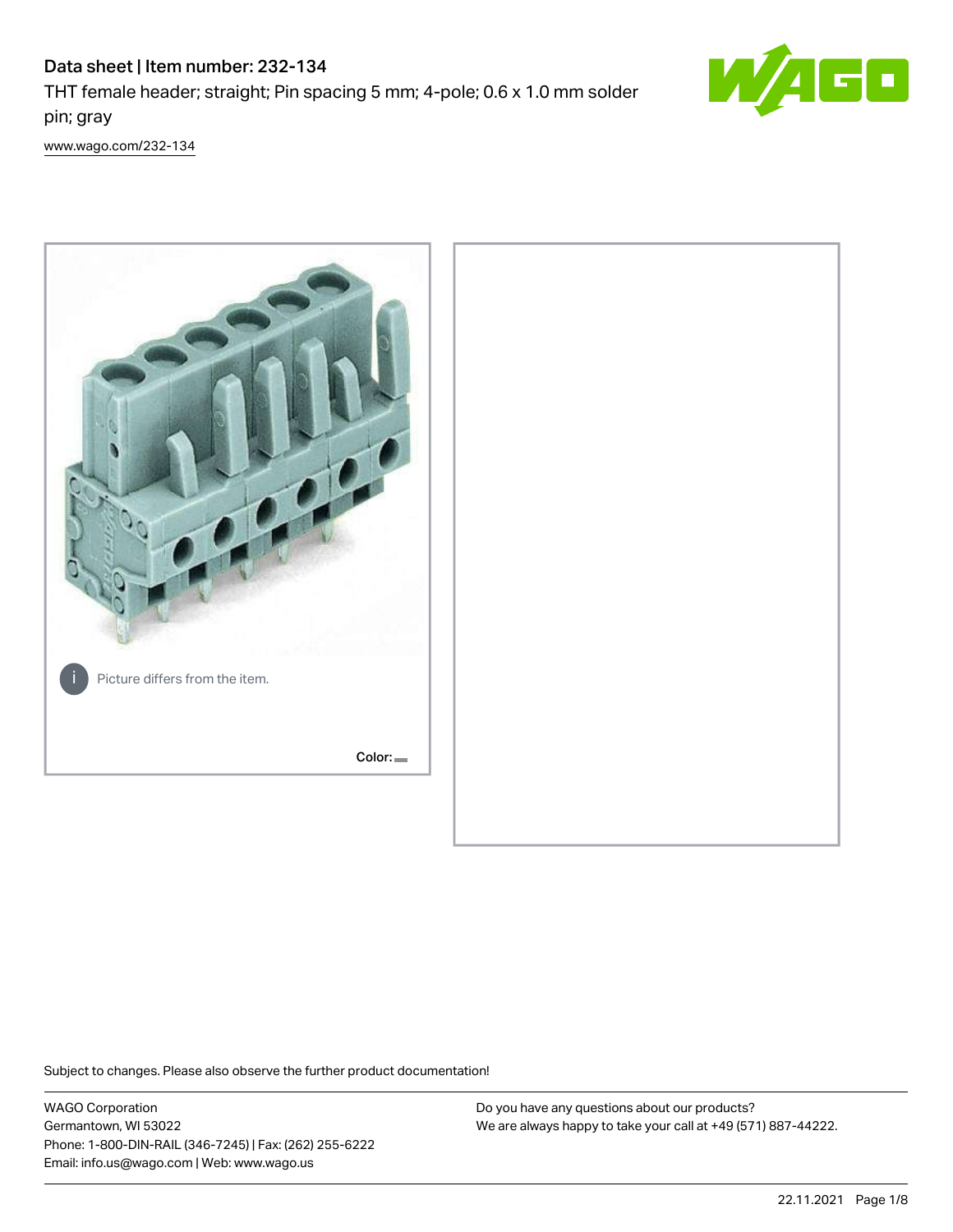W/160

Dimensions in mm

 $L =$  (pole no. x pin spacing) + 1.5 mm

2- to 3-pole female connectors – one latch only

### Item description

- **Horizontal or vertical PCB mounting via straight or angled solder pins**
- For board-to-board and board-to-wire connections
- Touch-proof PCB outputs  $\blacksquare$
- $\blacksquare$ Easy-to-identify PCB inputs and outputs
- $\blacksquare$ With coding fingers

Subject to changes. Please also observe the further product documentation! Data

WAGO Corporation Germantown, WI 53022 Phone: 1-800-DIN-RAIL (346-7245) | Fax: (262) 255-6222 Email: info.us@wago.com | Web: www.wago.us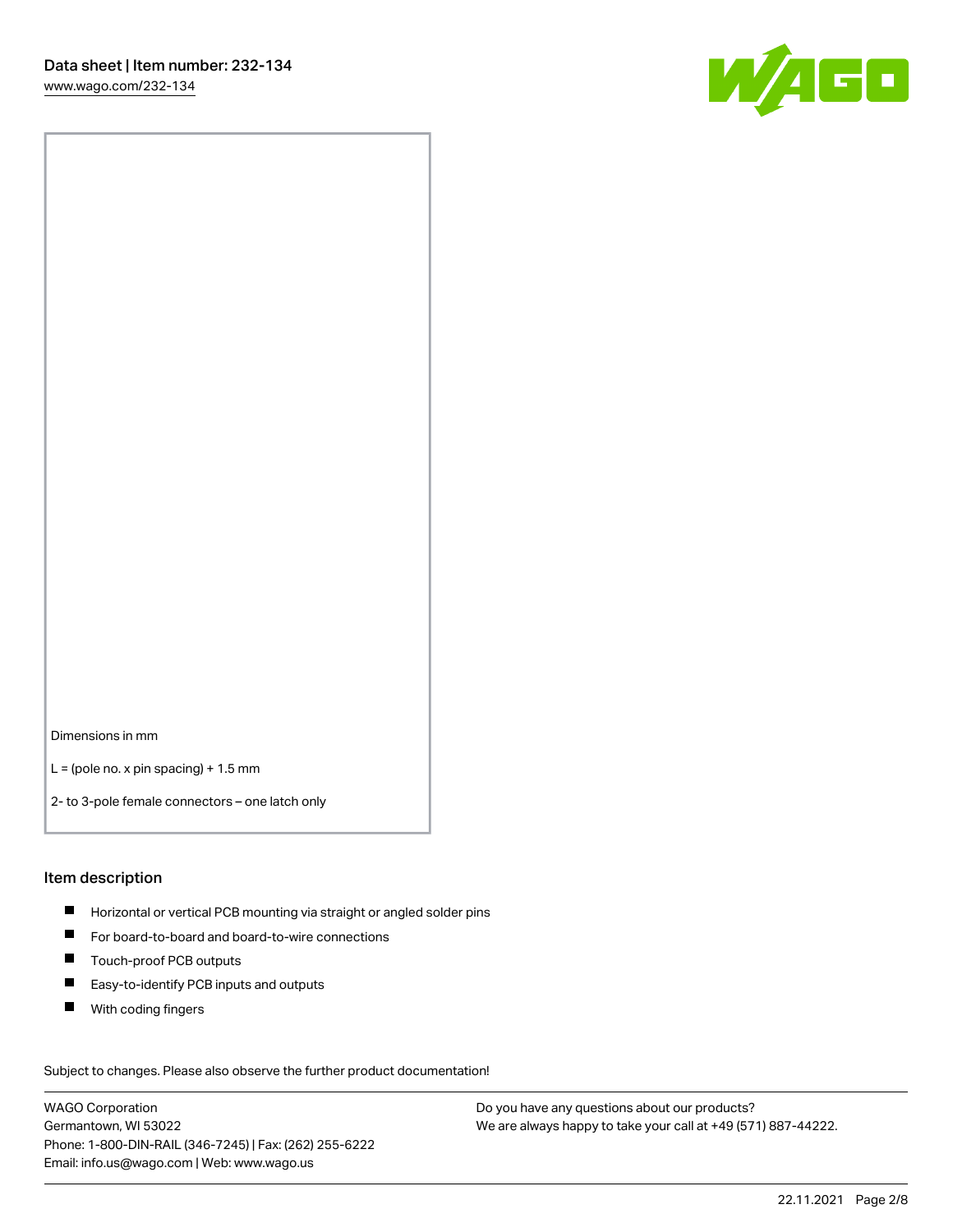[www.wago.com/232-134](http://www.wago.com/232-134)

Data Notes



| Safety information 1 | The <i>MCS - MULTI CONNECTION SYSTEM</i> includes connectors<br>without breaking capacity in accordance with DIN EN 61984. When<br>used as intended, these connectors must not be connected<br>/disconnected when live or under load. The circuit design should<br>ensure header pins, which can be touched, are not live when<br>unmated. |
|----------------------|--------------------------------------------------------------------------------------------------------------------------------------------------------------------------------------------------------------------------------------------------------------------------------------------------------------------------------------------|
| Variants:            | Other pole numbers<br>3.8 mm pin projection for male headers with straight solder pins<br>Gold-plated or partially gold-plated contact surfaces<br>Other versions (or variants) can be requested from WAGO Sales or<br>configured at https://configurator.wago.com/                                                                        |

# Electrical data

### IEC Approvals

| Ratings per                 | IEC/EN 60664-1                                                        |
|-----------------------------|-----------------------------------------------------------------------|
| Rated voltage (III / 3)     | 320 V                                                                 |
| Rated surge voltage (III/3) | 4 <sub>k</sub> V                                                      |
| Rated voltage (III/2)       | 320 V                                                                 |
| Rated surge voltage (III/2) | 4 <sub>k</sub> V                                                      |
| Nominal voltage (II/2)      | 630 V                                                                 |
| Rated surge voltage (II/2)  | 4 <sub>k</sub> V                                                      |
| Rated current               | 12A                                                                   |
| Legend (ratings)            | $(III / 2)$ $\triangle$ Overvoltage category III / Pollution degree 2 |

# UL Approvals

| Approvals per                  | UL 1059 |
|--------------------------------|---------|
| Rated voltage UL (Use Group B) | 300 V   |
| Rated current UL (Use Group B) | 15 A    |
| Rated voltage UL (Use Group D) | 300 V   |
| Rated current UL (Use Group D) | 10 A    |

# Ratings per UL

| Rated voltage UL 1977 | 600 V |
|-----------------------|-------|
| Rated current UL 1977 |       |

Subject to changes. Please also observe the further product documentation!

| <b>WAGO Corporation</b>                                | Do you have any questions about our products?                 |
|--------------------------------------------------------|---------------------------------------------------------------|
| Germantown, WI 53022                                   | We are always happy to take your call at +49 (571) 887-44222. |
| Phone: 1-800-DIN-RAIL (346-7245)   Fax: (262) 255-6222 |                                                               |
| Email: info.us@wago.com   Web: www.wago.us             |                                                               |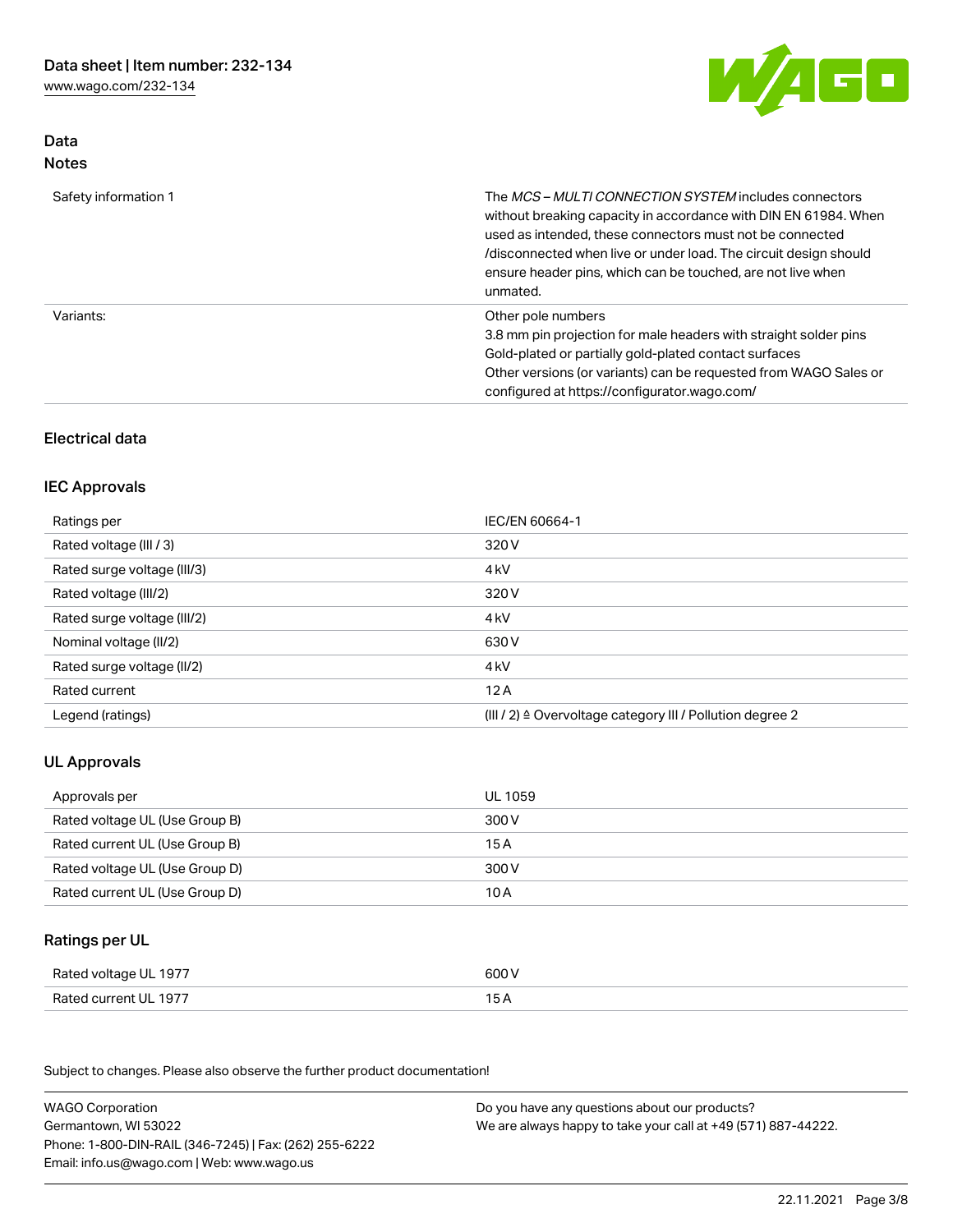[www.wago.com/232-134](http://www.wago.com/232-134)



## CSA Approvals

| Approvals per                   | CSA   |
|---------------------------------|-------|
| Rated voltage CSA (Use Group B) | 300 V |
| Rated current CSA (Use Group B) | 15 A  |
| Rated voltage CSA (Use Group D) | 300 V |
| Rated current CSA (Use Group D) | 10 A  |

# Connection data

| Total number of potentials |  |
|----------------------------|--|
| Number of connection types |  |
| Number of levels           |  |

### Connection 1

| Number of poles |  |
|-----------------|--|
|-----------------|--|

# Physical data

| Pin spacing                          | 5 mm / 0.197 inch     |
|--------------------------------------|-----------------------|
| Width                                | 21.5 mm / 0.846 inch  |
| Height                               | 23.25 mm / 0.915 inch |
| Height from the surface              | 18.25 mm / 0.719 inch |
| Depth                                | 11.6 mm / 0.457 inch  |
| Solder pin length                    | $5 \,\mathrm{mm}$     |
| Solder pin dimensions                | $0.6 \times 1$ mm     |
| Drilled hole diameter with tolerance | $1.3$ $(+0.1)$ mm     |

# Plug-in connection

| Contact type (pluggable connector) | Female header |
|------------------------------------|---------------|
| Connector (connection type)        | for PCB       |
| Mismating protection               | No            |
| Mating direction to the PCB        | $90^{\circ}$  |
| Locking of plug-in connection      | Without       |

### PCB contact

| PCB Contact            | THT                                        |
|------------------------|--------------------------------------------|
| Solder pin arrangement | over the entire female connector (in-line) |

Subject to changes. Please also observe the further product documentation!

| <b>WAGO Corporation</b>                                | Do you have any questions about our products?                 |
|--------------------------------------------------------|---------------------------------------------------------------|
| Germantown, WI 53022                                   | We are always happy to take your call at +49 (571) 887-44222. |
| Phone: 1-800-DIN-RAIL (346-7245)   Fax: (262) 255-6222 |                                                               |
| Email: info.us@wago.com   Web: www.wago.us             |                                                               |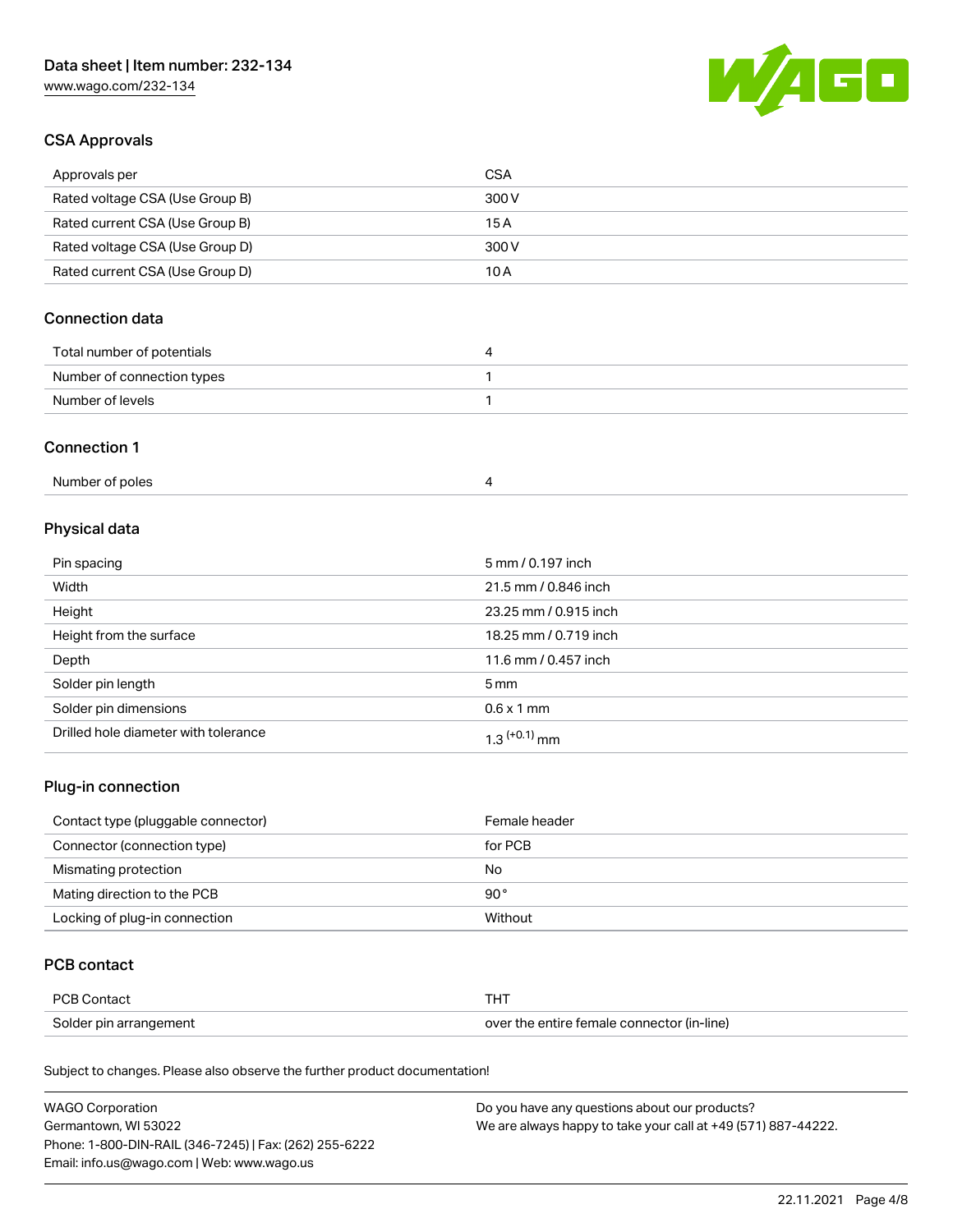Number of solder pins per potential 1



### Material data

| Color                       | gray             |
|-----------------------------|------------------|
| Material group              |                  |
| Insulation material         | Polyamide (PA66) |
| Flammability class per UL94 | V <sub>0</sub>   |
| Contact material            | Copper alloy     |
| Contact plating             | tin-plated       |
| Fire load                   | 0.067 MJ         |
| Weight                      | 3.8 <sub>g</sub> |

### Environmental requirements

## Commercial data

| Product Group         | 3 (Multi Conn. System) |
|-----------------------|------------------------|
| PU (SPU)              | 100 Stück              |
| Packaging type        | box                    |
| Country of origin     | <b>DE</b>              |
| <b>GTIN</b>           | 4044918578301          |
| Customs tariff number | 8536694040             |

## Approvals / Certificates

### Country specific Approvals

| Logo | Approval                                            | <b>Additional Approval Text</b> | Certificate<br>name |
|------|-----------------------------------------------------|---------------------------------|---------------------|
|      | CВ<br><b>DEKRA Certification B.V.</b>               | IEC 61984                       | NL-39756            |
|      | <b>CSA</b><br>DEKRA Certification B.V.              | C <sub>22.2</sub>               | 1466354             |
| EMA  | <b>KEMA/KEUR</b><br><b>DEKRA Certification B.V.</b> | EN 61984                        | 2190761.01          |

### Ship Approvals

Subject to changes. Please also observe the further product documentation!

| <b>WAGO Corporation</b>                                | Do you have any questions about our products?                 |
|--------------------------------------------------------|---------------------------------------------------------------|
| Germantown, WI 53022                                   | We are always happy to take your call at +49 (571) 887-44222. |
| Phone: 1-800-DIN-RAIL (346-7245)   Fax: (262) 255-6222 |                                                               |
| Email: info.us@wago.com   Web: www.wago.us             |                                                               |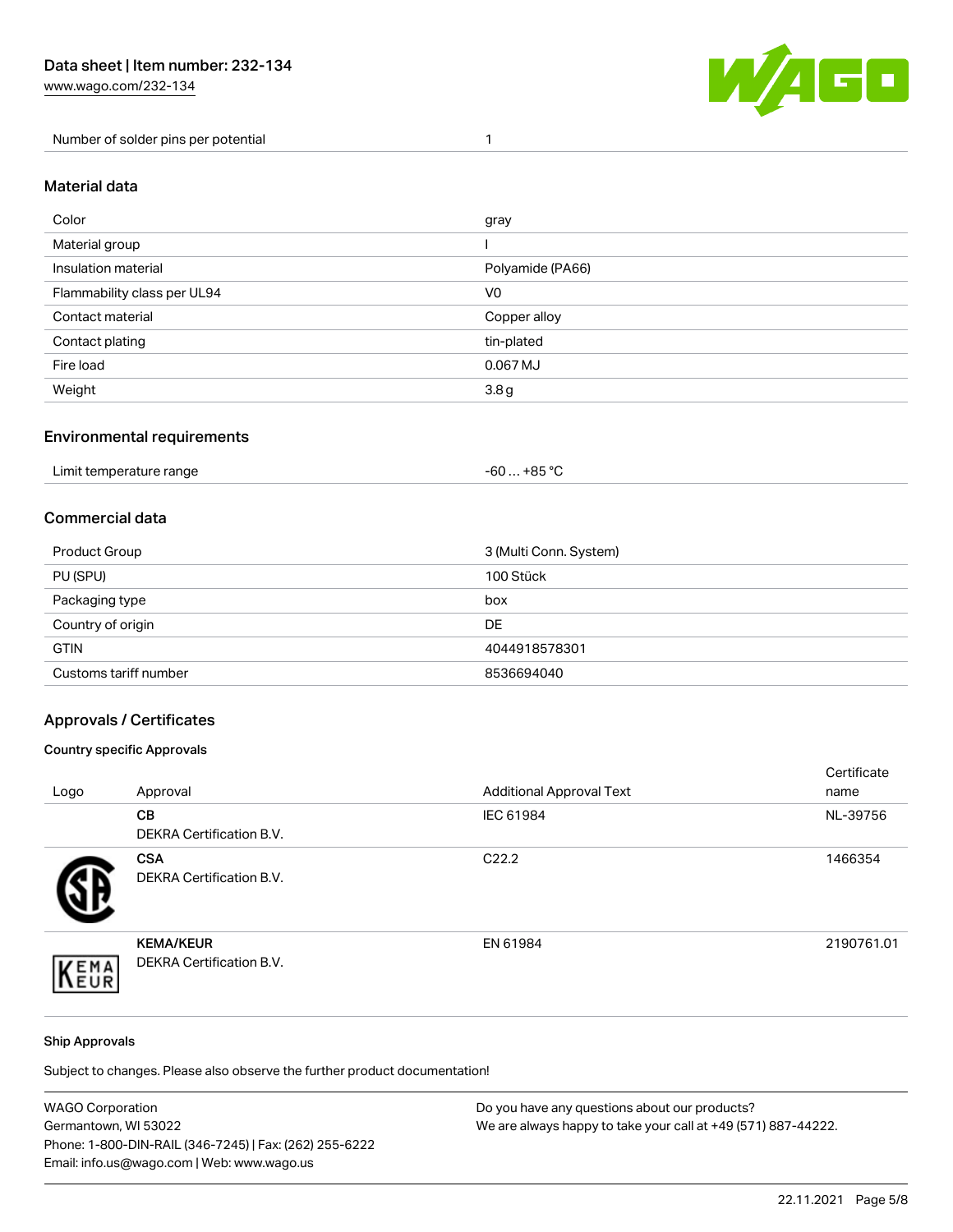# Data sheet | Item number: 232-134

[www.wago.com/232-134](http://www.wago.com/232-134)



| Logo                                                      | Approval                                                                                                                   | <b>Additional Approval Text</b> |                              | Certificate<br>name                 |
|-----------------------------------------------------------|----------------------------------------------------------------------------------------------------------------------------|---------------------------------|------------------------------|-------------------------------------|
| ABS                                                       | <b>ABS</b><br>American Bureau of Shipping                                                                                  |                                 |                              | $19 -$<br>HG15869876-<br><b>PDA</b> |
|                                                           | <b>DNV GL</b><br>Det Norske Veritas, Germanischer Lloyd                                                                    |                                 |                              | TAE 000016Z                         |
|                                                           | <b>LR</b><br>Lloyds Register                                                                                               | IEC 61984                       |                              | 96/20035 (E5)                       |
| <b>UL-Approvals</b>                                       |                                                                                                                            |                                 |                              |                                     |
| Logo                                                      | Approval                                                                                                                   | <b>Additional Approval Text</b> |                              | Certificate<br>name                 |
|                                                           | UL<br>Underwriters Laboratories Inc.                                                                                       | UL 1059                         |                              | E45172                              |
|                                                           | <b>UR</b><br>Underwriters Laboratories Inc.                                                                                | <b>UL 1977</b>                  |                              | E45171                              |
| Counterpart                                               | Item no.231-604                                                                                                            |                                 |                              |                                     |
|                                                           | Male connector; 4-pole; Pin spacing 5 mm; gray                                                                             |                                 | www.wago.com/231-604         |                                     |
| FRAARY<br><b>Allan</b>                                    | Item no.231-604/019-000<br>Male connector; 4-pole; Pin spacing 5 mm; mounting flange; gray                                 |                                 | www.wago.com/231-604/019-000 |                                     |
| <b>Optional accessories</b><br><b>Testing accessories</b> |                                                                                                                            |                                 |                              |                                     |
| Testing accessories                                       |                                                                                                                            |                                 |                              |                                     |
|                                                           | Item no.: 231-661<br>Test plugs for female connectors; for 5 mm and 5.08 mm pin spacing; 2,50 mm <sup>2</sup> ; light gray |                                 |                              | www.wago.com/231-661                |
|                                                           | Subject to changes. Please also observe the further product documentation!                                                 |                                 |                              |                                     |

WAGO Corporation Germantown, WI 53022 Phone: 1-800-DIN-RAIL (346-7245) | Fax: (262) 255-6222 Email: info.us@wago.com | Web: www.wago.us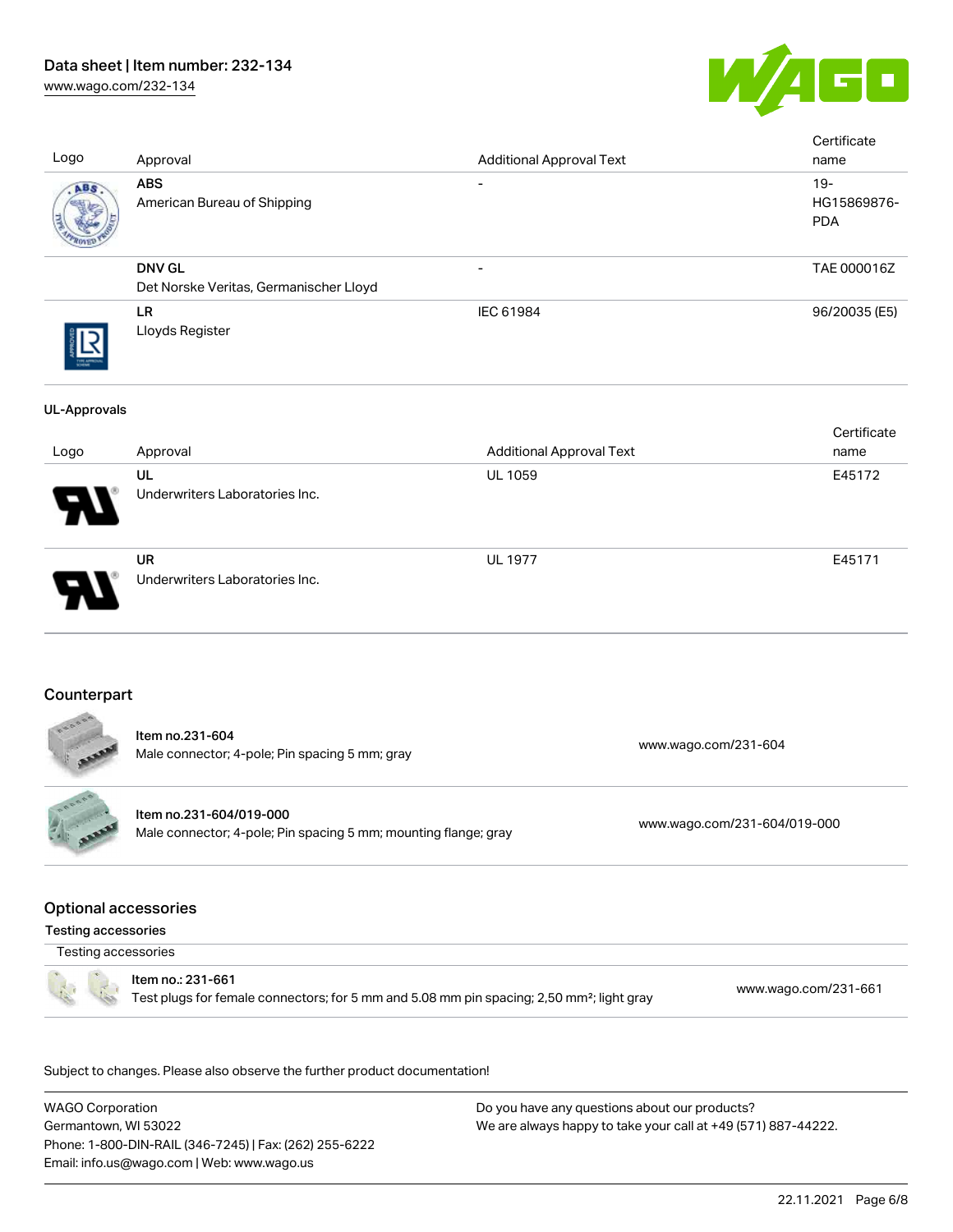# **Downloads** Documentation



| <b>Additional Information</b><br>Technical explanations                                                                                                                                                | 2019 Apr 3 | pdf<br>2.0 MB | Download |
|--------------------------------------------------------------------------------------------------------------------------------------------------------------------------------------------------------|------------|---------------|----------|
| <b>CAD files</b>                                                                                                                                                                                       |            |               |          |
| CAD data                                                                                                                                                                                               |            |               |          |
| 2D/3D Models 232-134                                                                                                                                                                                   |            | <b>URL</b>    | Download |
| CAE data                                                                                                                                                                                               |            |               |          |
| EPLAN Data Portal 232-134                                                                                                                                                                              |            | <b>URL</b>    | Download |
| ZUKEN Portal 232-134                                                                                                                                                                                   |            | <b>URL</b>    | Download |
| <b>PCB Design</b>                                                                                                                                                                                      |            |               |          |
| Symbol and Footprint 232-134<br>CAx data for your PCB design, consisting of "schematic symbols and PCB footprints",<br>allow easy integration of the WAGO component into your development environment. |            | <b>URL</b>    | Download |
| Supported formats:                                                                                                                                                                                     |            |               |          |
| ш<br>Accel EDA 14 & 15                                                                                                                                                                                 |            |               |          |
| Altium 6 to current version                                                                                                                                                                            |            |               |          |
| ш<br>Cadence Allegro                                                                                                                                                                                   |            |               |          |
| ш<br>DesignSpark                                                                                                                                                                                       |            |               |          |
| H<br>Eagle Libraries                                                                                                                                                                                   |            |               |          |
| ш<br>KiCad                                                                                                                                                                                             |            |               |          |
| ш<br><b>Mentor Graphics BoardStation</b>                                                                                                                                                               |            |               |          |
| ш<br>Mentor Graphics Design Architect                                                                                                                                                                  |            |               |          |
| ш<br>Mentor Graphics Design Expedition 99 and 2000                                                                                                                                                     |            |               |          |
| ш<br>OrCAD 9.X PCB and Capture                                                                                                                                                                         |            |               |          |
| PADS PowerPCB 3, 3.5, 4.X, and 5.X                                                                                                                                                                     |            |               |          |
| ш<br>PADS PowerPCB and PowerLogic 3.0                                                                                                                                                                  |            |               |          |
| PCAD 2000, 2001, 2002, 2004, and 2006                                                                                                                                                                  |            |               |          |
| Pulsonix 8.5 or newer<br><b>The Contract of the Contract of the Contract of the Contract of the Contract of the Contract of the Contract o</b>                                                         |            |               |          |
| ш<br><b>STL</b>                                                                                                                                                                                        |            |               |          |

Subject to changes. Please also observe the further product documentation!

WAGO Corporation Germantown, WI 53022 Phone: 1-800-DIN-RAIL (346-7245) | Fax: (262) 255-6222 Email: info.us@wago.com | Web: www.wago.us